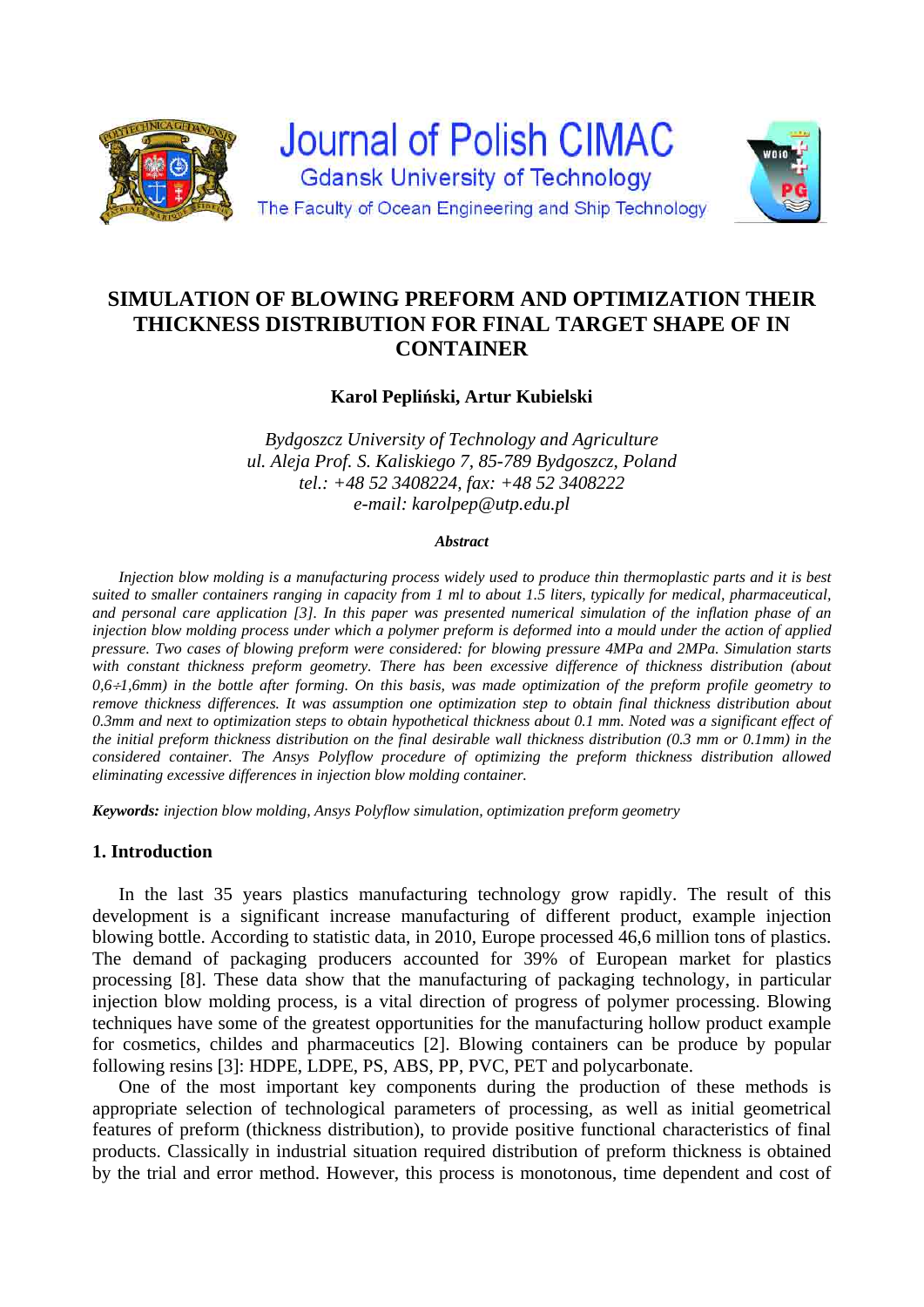obtaining satisfactory results is usually very high. A good course of action for the proper selection of perform geometric features is the use of computer-aided processing of polymeric materials such as Ansys-Polyflow.

This article is a continuation of the blowing simulation task presented in [5, 6], but here for the first time will be presented blowing preform with is situated in injection blow molding technology.

## **2. Description injection blowing molding process and simulation task**

The injection molding process produces a molded part called a preform. This method is preferred over extrusion blow molding for making small parts that require high production volumes and closer quality dimensions. Injection blow molding consists of injecting a thermoplastic material into a cavity and around a core rod producing a hollow test tube (preform). The preform can be injection molded in a profiled shape that corresponds to the requirements of the blow mold form. The molded preform still on the core rod is transferred to the blow mould. The mould is clamped around the preform and air is blown to shape of the cavity. The preform is injected onto a support pin or core, which forms a neck with threads to their required dimensions. The preform is then blown against the cavity wall to its final shape [2, 3, 4].

The information contained in the literature position [1, 2] shows that there are not possible to obtain injection blowing products with a uniform wall thickness distribution on the basis of preform with constant thickness. Additionally preform diameter and geometry influence on final product feature.

Computer-aided design can give many useful facts. One of this is reduce plastics consumption for final bottle. Excessive thick of the bottle wall is not desirable. One of the assumptions of bottle design stage is uniform thickness of final bottle which was brief foredesign. Ansys-Polyflow can eliminate trial and error stage and help minimize the time and energy using for starting and realizing production stage. One of the most important element of the injection blow molding process is initial state of perform (geometry and temperature distribution). Each final shape of container should have preform with individual range of geometry and plastics processing parameters. Improper selection of perform geometric features may result in lack of a precise blow mold mapping, poor distribution of wall thickness, or too little of the final strength of the product. Ansys Polyflow software allows determining the appropriate distribution of wall thickness in preform by realizing the blowing simulation.

The aim of this study was to simulate blowing preforms for the real model deodorants roll-on (Fig. 1) using different blowing pressures and optimization perform test for final wall thickness distribution of bottle. Much more information about Polyflow applications was described in previous author publications [5, 6].

The aim of this paper is to stage two series of CAE simulations of blowing preform for different blowing pressures and some optimization stages for preform geometry: first task include changing geometry for final uniform container distribution about 0.3 mm and second for the 0.1 mm. The final effect will be to find preform geometry, providing the product about these values.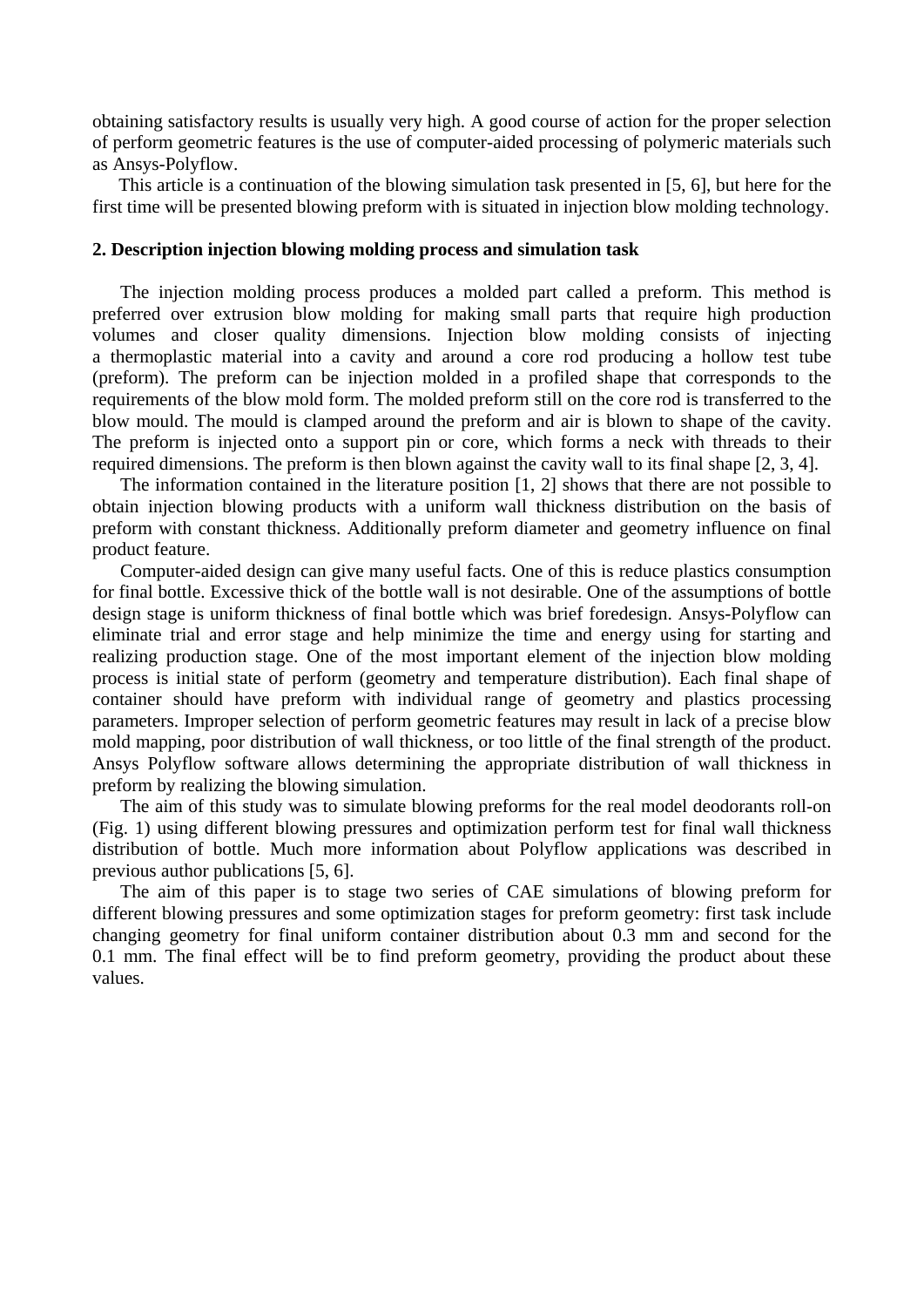

*Fig. 1. Considered real roll-on bottle geometry* 

#### **3. Process description**

The study object to realizing simulation stages was draft on the CAD system (surface model), but the geometry was be simplification to shape seeing on Fig. 2. Preform height is 90 mm and their diameter is  $d_1=20$  mm. Height of container is 93 mm. The hoop ratio (HR) [3] in our analyzed object has average value  $HR=1,2\div 1,5$ . For the standard injection blow molding process preform height should be similar to the height of container but always little shorter [2]. For the study model assumed only a "quarter-object", because it was symmetrical about two planes perpendicular to each other. The initial thickness of the preform was  $g = 2$  mm. The material for perform is PEHD, which have a temperature of T = 120 °C, viscosity  $\mu$  = 7350 Pa•s and density  $p = 0.96$  g/cm<sup>3</sup> at the moment of blowing stage. On the first stages of simulation value of blowing pressure was 4 MPa (Fig. 3-4) and for the second stage: 2 MPa (Fig. 5b,d).

The simulation blowing time for standard power computer depended on grid layouts, which on this item were about 65 thousand MES elements. For the corresponding grid (about 215 thousand elements) a container calculations are taking too long to be able to be carried out to the end (within 18 hours converted just 15 simulation steps by the program with about 250 expected).



*Fig. 2. Simplification bottle CAD geometry conmtainer model (left) and initial preform shape (right) with dimensions*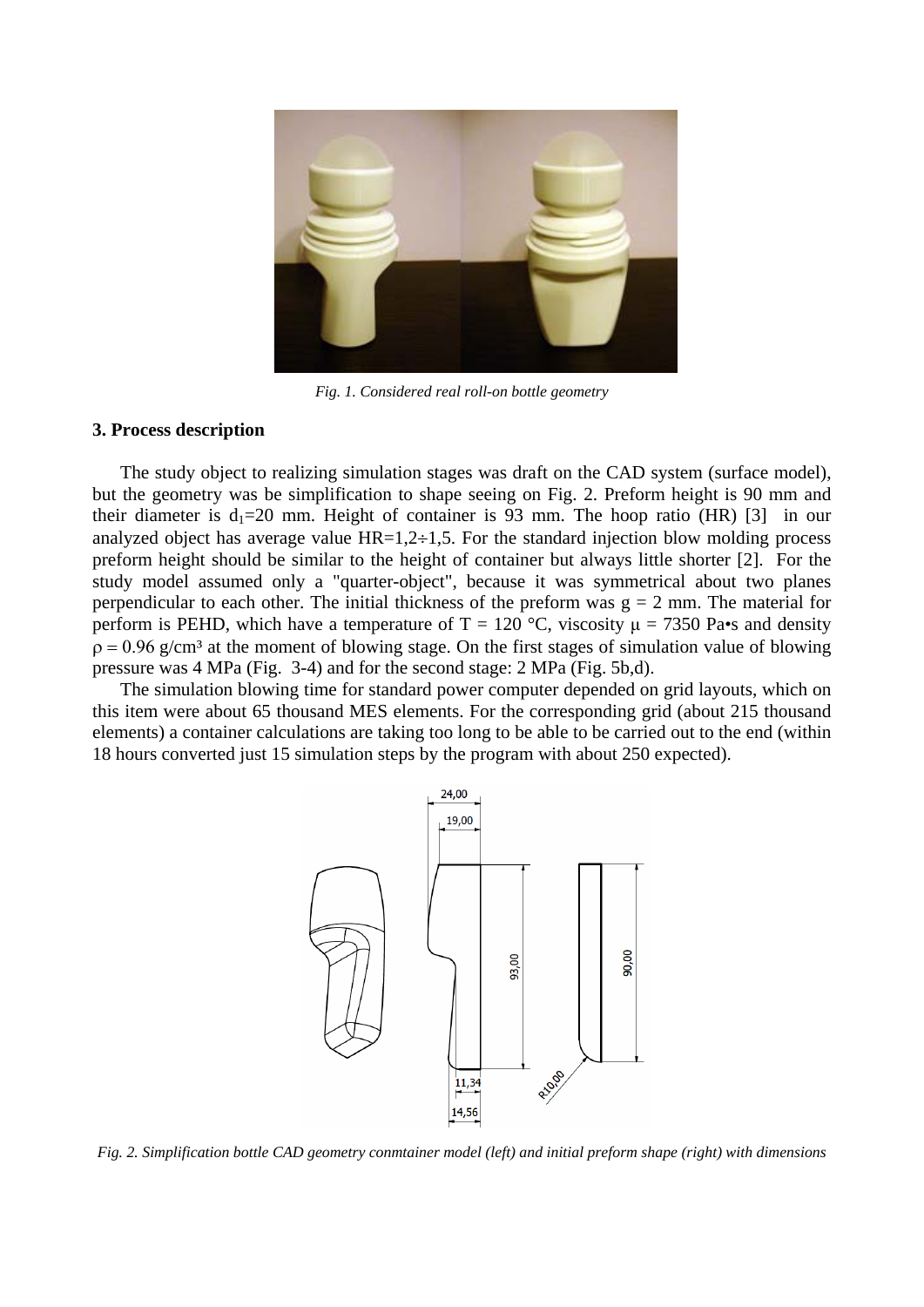#### **4. Simulation results and their analyses**

Realized simulations generated series of results, which the selected part is presented below. Figure 2 shows a comparison the distribution of thickness container obtained from the preform with constant thickness. It was observed non-uniform thickness distribution (Fig. 3b). Excessive thickness can cause some minimal deformation of container in this place. Also it can generate so long cycle time in cooling process and unnecessary consumption of energy using. Preform with different initial geometry (Fig. 3c) help obtain final container with much more uniform thickness distribution (Fig. 3d).

First of all, showing the perform wall thickness distribution and final bottle for subsequent optimization steps for the first (Fig. 3b) and second (Fig. 4a). Each perform optimization step (first and next second) changes the form of perform geometry. The program adjusts the preform so that the largest possible part of the final container surface has reached the desired thickness. Already the first optimization allows reducing the consumption of polymer material. The greatest preform thickness are on the place when the blowing time is longer and depend on blowing ratio and bottle geometry.



*Fig. 3. Comparison part thickness distribution as a result of different perform geometry for optimization assumption*   $0,3$  mm: a) perform with constant thickness geometry  $g=2$ , b) container with non-uniform thickness, c) perform with *optimized thickness geometry g=0,80,45mm, d) container with much more uniform thickness distribution g=0,280,35mm* 

For final desirable final hypothetical wall thickness distribution about 0,1 mm it was realized two stage of preform optimization (Fig. 4). It can be seen that each steps give different preform geometry and final wall thickness distribution in container. For the first optimization average wall thickness is  $(0.20 \div 0.29$ mm). After second optimization the container has a thickness value  $(0,1\div 0.25)$  near to desirable, but still it is not uniform. In this situation it can be positive reaction to tray change diameter geometry of preform  $d_2= 1.5d_1$  or realized third stage of optimization. But this can be done in the future research.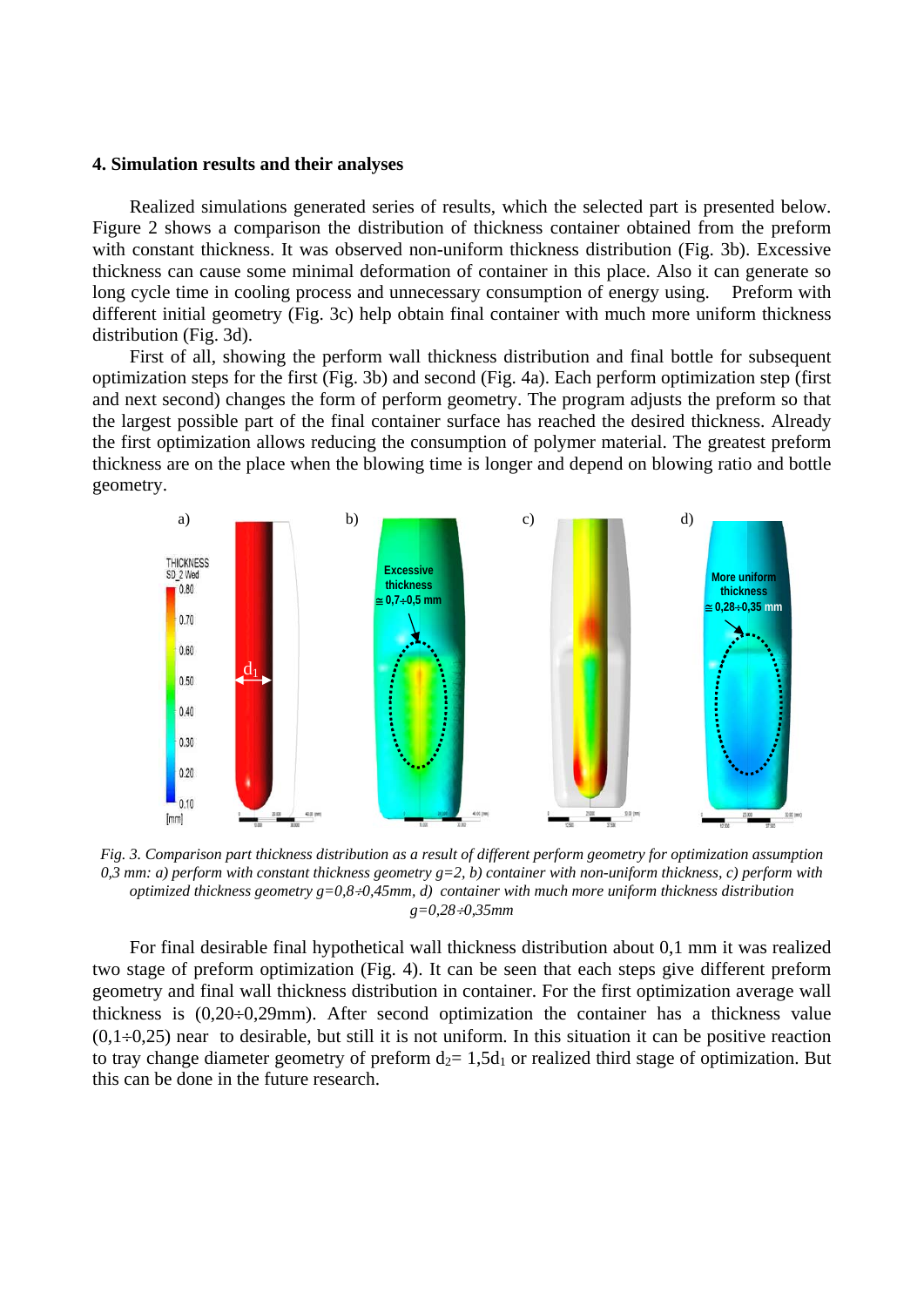

*Fig.4. Contrast part thickness distribution as a result of different evaluation perform geometry for optimization assumption 0,1 mm: a) perform in the first optimization stage, b) container as an effect of first preform optimization, c) perform in the second optimization stage, d) container as an effect of first preform optimization* 



*Fig.5. Compare of part thickness distribution as a function of different blowing pressure: a-b) container as a result of constant initial preform geometry and blowing pressure 4MPa and 2MPa, c-d) container as a result of optimization initial preform geometry and blowing pressure 4MPa and 2MPa* 

Finally, it should be added that the software also allows the presentation of a given stage of blowing in a certain time moment, as illustrated on the Fig. 6.